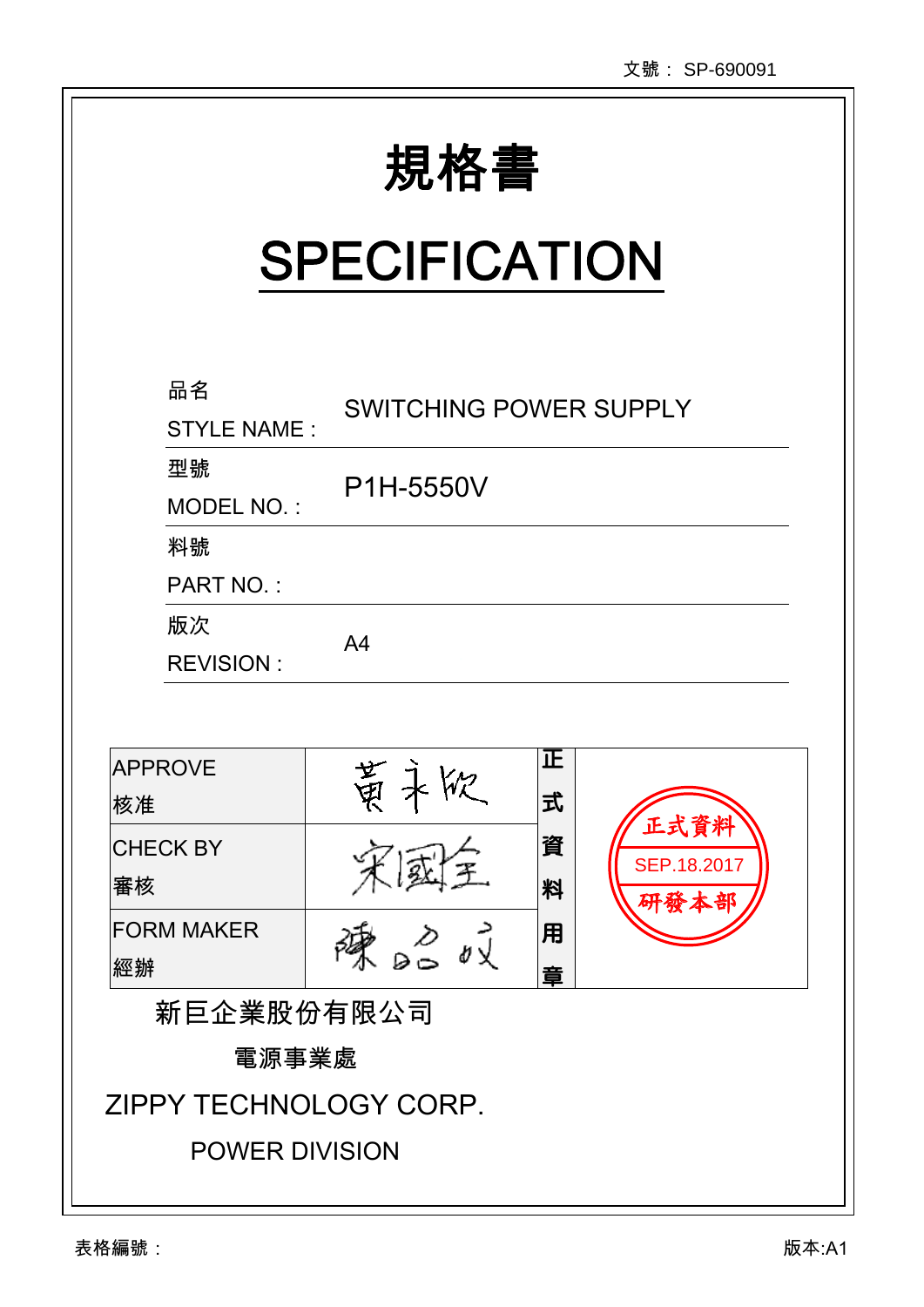# Revision

| Rev.           | Page | Item     | Date        | Description                                 |
|----------------|------|----------|-------------|---------------------------------------------|
| A2             |      | 1.0, 2.3 | JUN.22.2009 | Update Scope, Steady-state current          |
| A <sub>3</sub> |      | 2.4      |             | JUN.26.2009   Modity inrush current         |
| A4             |      | 3.1      |             | SEP-14-2017  DC load requirements Min. load |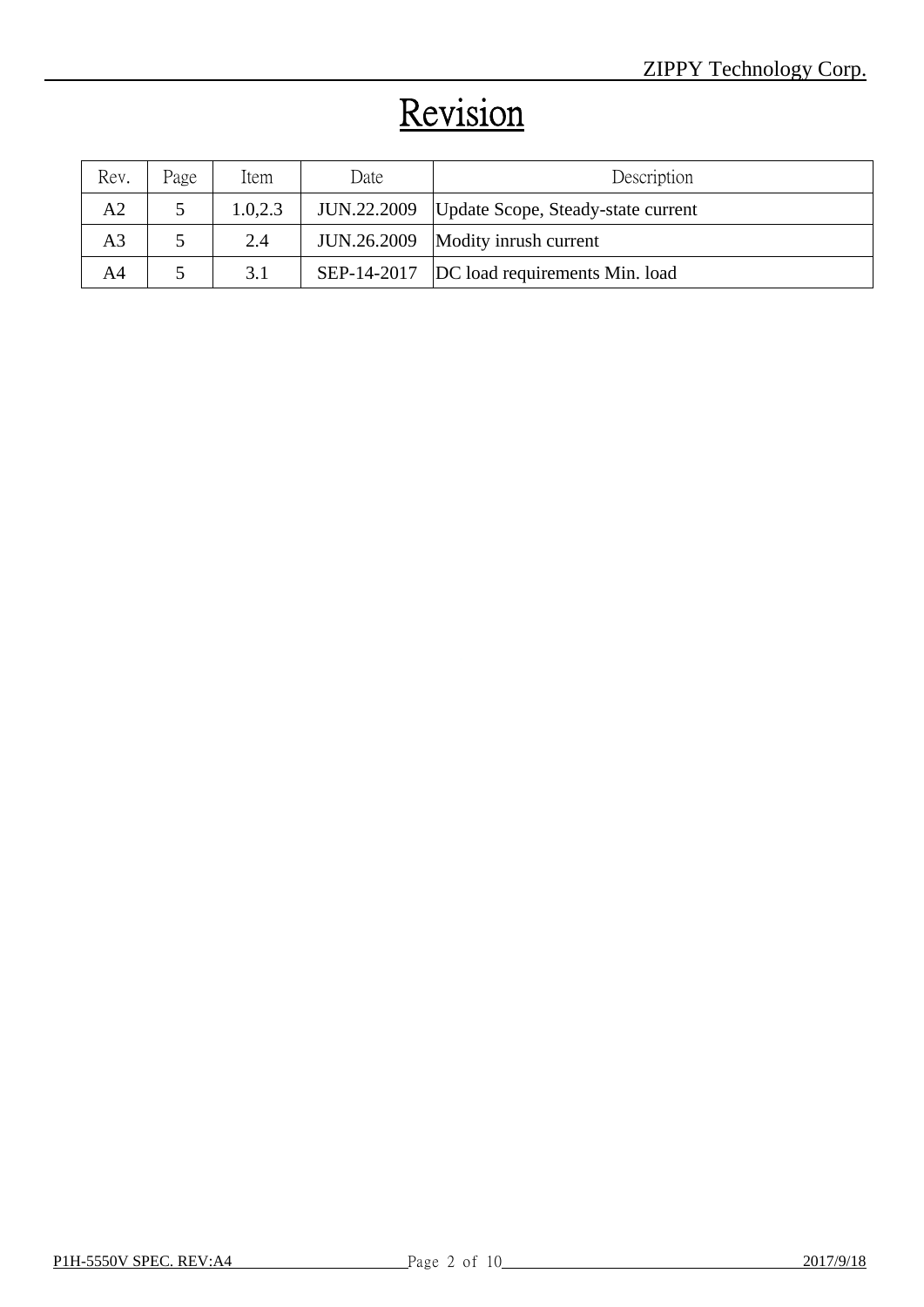## MODEL NO. P1H-5550V

1.0 Scope

- 2.0 Input requirements
	- 2.1 Voltage
	- 2.2 Frequency
	- 2.3 Stead-state current
	- 2.4 Inrush current
	- 2.5 Power factor correction
- 3.0 Output requirements
	- 3.1 DC load requirements
	- 3.2 Regulation and protection
	- 3.3 Ripple and noise
		- 3.3.1 Specification
		- 3.3.2 Ripple voltage test circuit
	- 3.4 Overshoot
	- 3.5 Efficiency
- 4.0 Protection
	- 4.1 Input
	- 4.2 Output
		- 4.2.1 OPP
		- 4.2.2 OVP
		- 4.2.3 OCP
		- 4.2.4 Short
- 5.0 Power supply sequencing
	- 5.1 Turn on
	- 5.2 Hold up time
	- 5.3 Power off sequence
- 6.0 Signal requirements
	- 6.1 Power good (POK)
- 7.0 Environment
	- 7.1 Temperature
	- 7.2 Humidity
	- 7.3 Insulation resistance
	- 7.4 Dielectric withstanding voltage
	- 7.5 Leakage current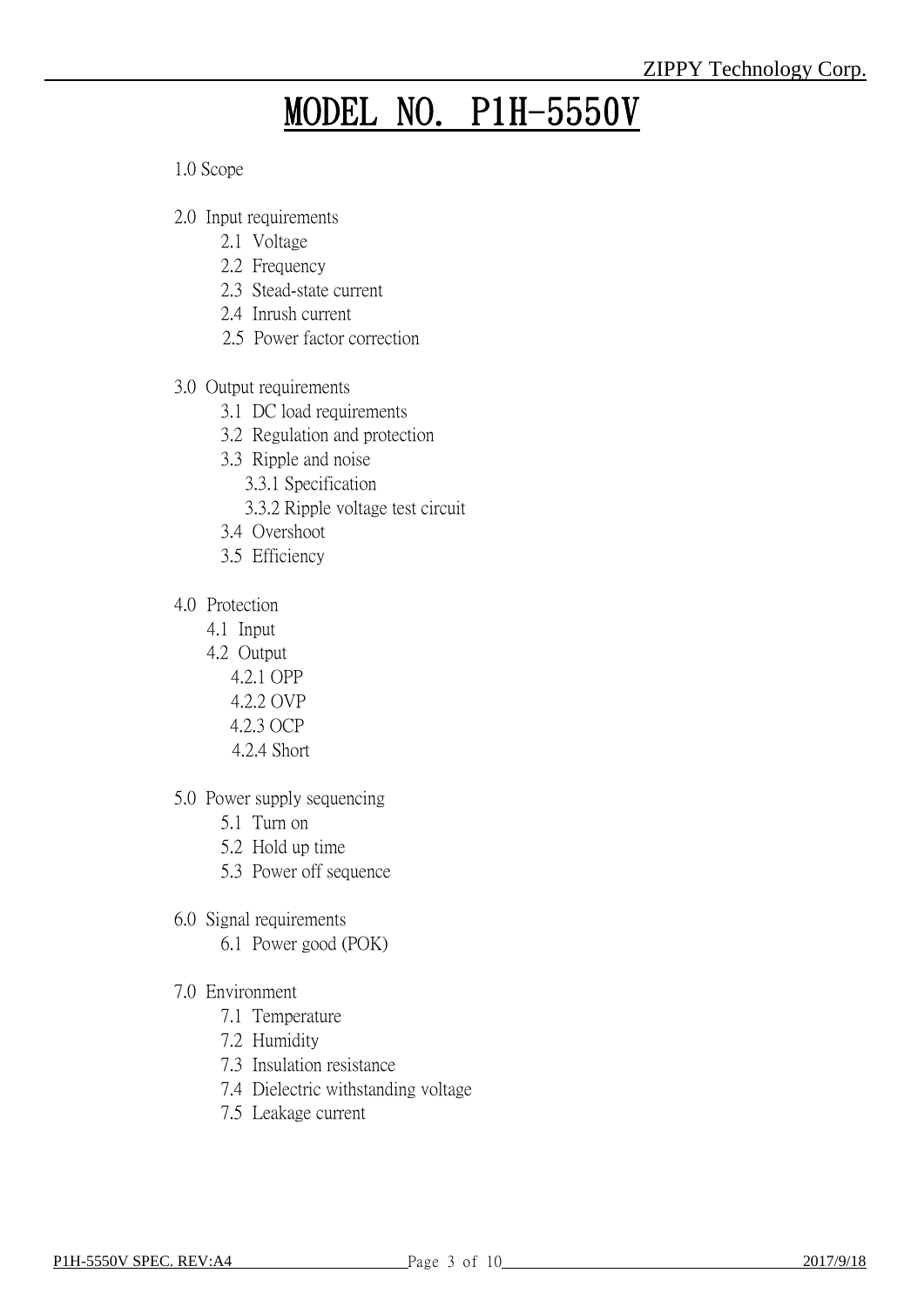- 8.0 Safety
	- 8.1 UL 8.2 CUL
	- 8.3 TUV
	- 8.4 CCC
- 9.0 Reliability
	- 9.1 Burn in
- 10.0 Mechanical requirements 10.1Physical dimension
- 11.0 Output voltage timing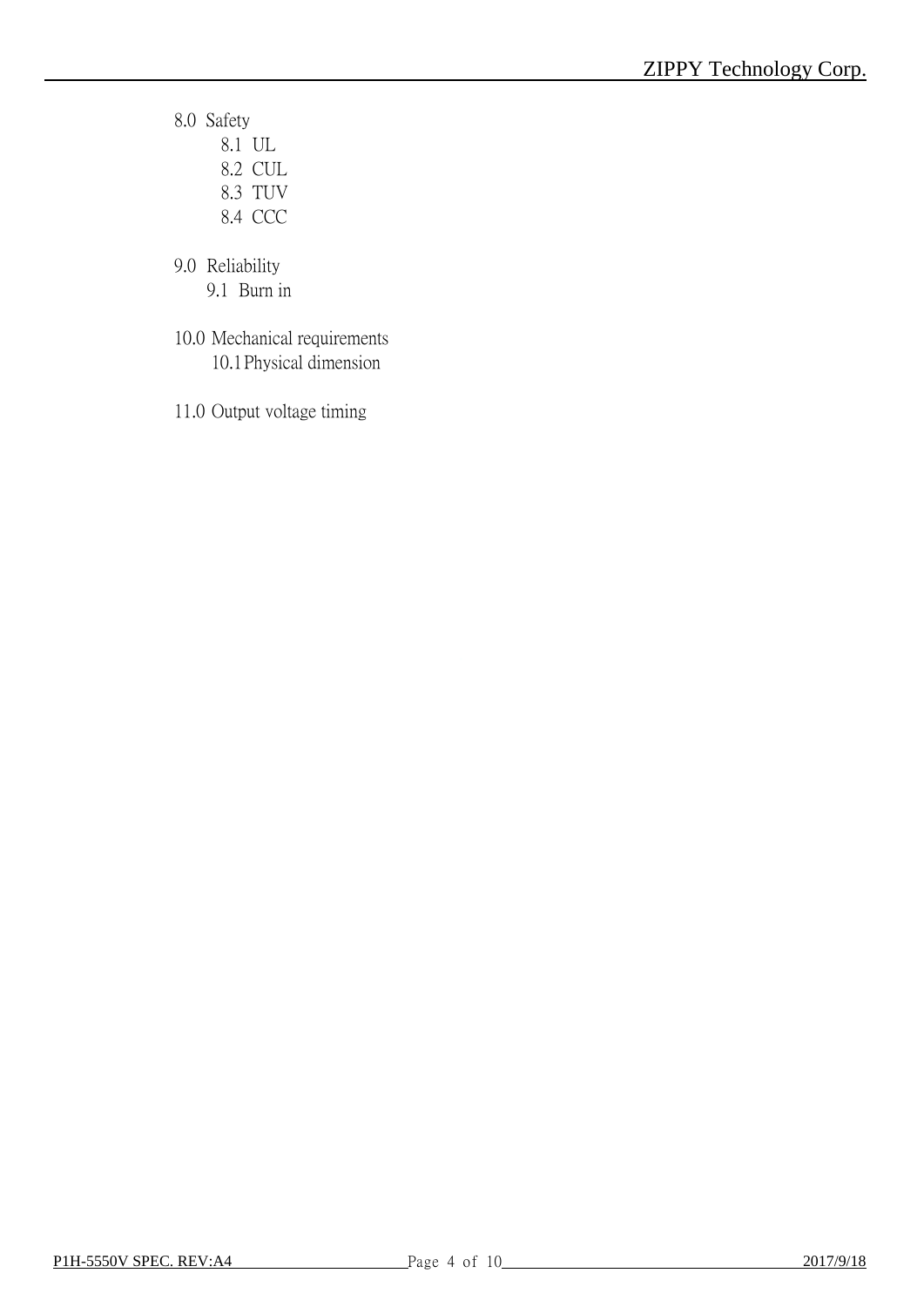#### 1.0 Scope

This specification defines the performance characteristics of a grounded, AC input,550 watts, 5 output level power supply. This specification also defines world wide safety requirements and manufactures process test requirements.

#### 2.0 Input requirements

- 2.1 Voltage (sinusoidal) :  $100 \sim 240$  VAC full range (With  $\pm 10\%$  tolerance).
- 2.2 Frequency The input frequency range will be  $47\text{hz} \sim 63\text{hz}$ .
- 2.3 Steady-state current 8A/4A at any low/high range input voltage.
- 2.4 Inrush current 20/40Amps @ 115/230 VAC (at 25 degrees ambient cold start )
- 2.5 Power factor correction The power supply shall incorporate universal power input with active power factor correction, which shall reduce line harmonics in accordance with the EN61000-3-2 standards.

PFC can reach the target of 95% @115/230VAC,Full load.

#### 3.0 Output requirements

3.1 DC load requirements

| Normal         |      | Load current $(A)$ |        | Regulation tolerance |
|----------------|------|--------------------|--------|----------------------|
| Output voltage | Min. | Max.               | Max.   | Min.                 |
| $+5V$          | 0А   | 25 A               | $+5\%$ | $-5\%$               |
| $+12V$         | 0А   | 40A                | $+5\%$ | $-5\%$               |
| $-12V$         | 0A   | 0.8A               | $+5\%$ | $-5\%$               |
| $+3.3V$        | 0A   | 25A                | $+5\%$ | $-5\%$               |
| $+5Vsb$        | DА   | 3.5A               | $+5\%$ | $-5\%$               |

 $*$  The output current of  $+5V$  and  $+3.3V$  not exceed 35A  $***$ \*\*\* Total power:550W

Note: For dynamic voltage regulation requirements +12V min Loading is 1A.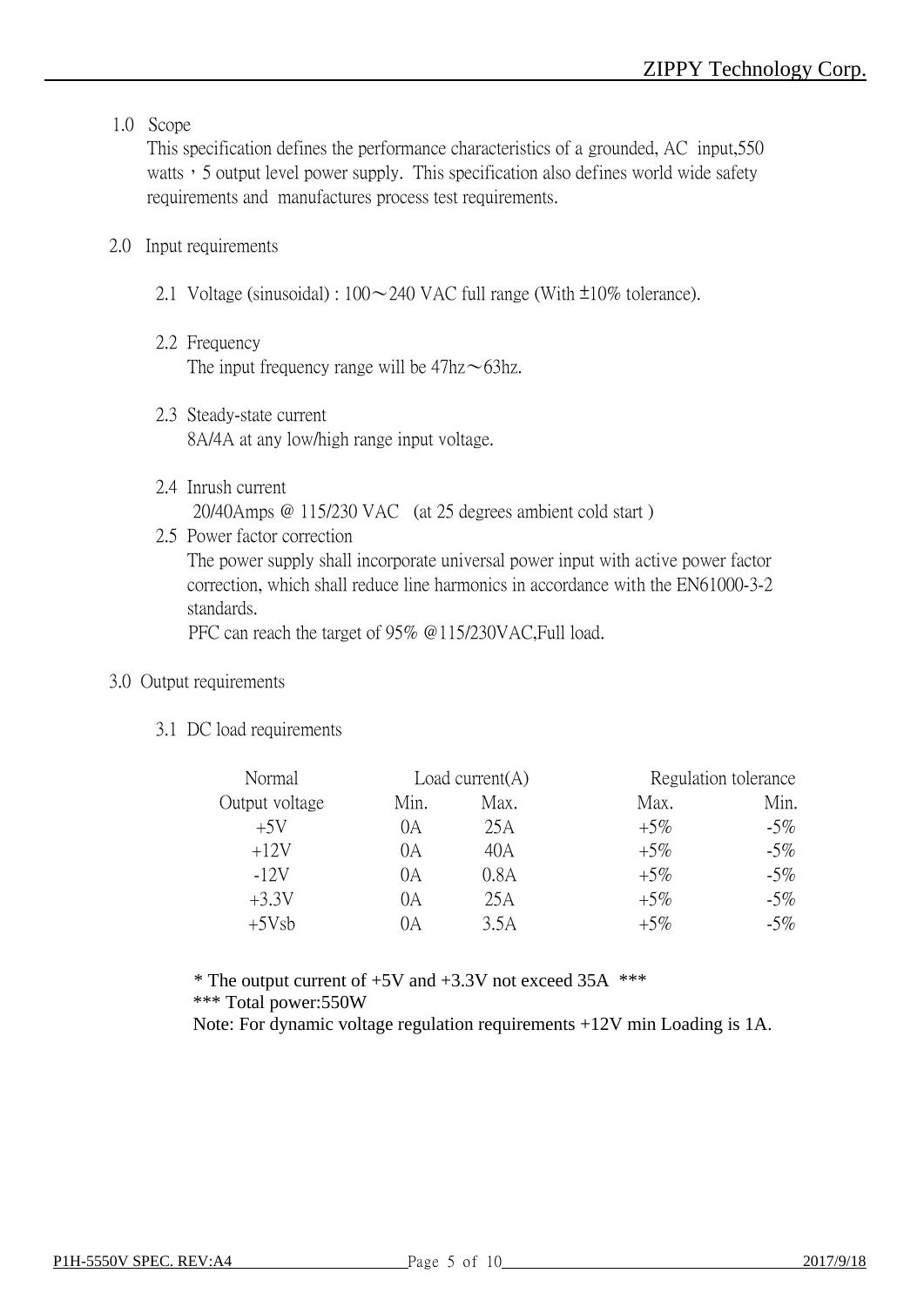3.2 Regulation

| Output DC | Line       |
|-----------|------------|
| voltage   | regulation |
| $+5V$     | ±50mV      |
| $+12V$    | ±120mV     |
| $-12V$    | ±120mV     |
| $+3.3V$   | ±50mV      |
| $+5Vsb$   | ±50mV      |

- 3.3 Ripple and noise
	- 3.3.1 Specification

| Parameter | Ripple        | Ripple+Noise  |  |
|-----------|---------------|---------------|--|
| $+5V$     | $50mV$ (P-P)  | $60mV$ (P-P)  |  |
| $+12V$    | $120mV$ (P-P) | $120mV$ (P-P) |  |
| $-12V$    | $120mV$ (P-P) | $120mV$ (P-P) |  |
| $+3.3V$   | $50mV$ (P-P)  | $60mV$ (P-P)  |  |
| $+5Vsb$   | $50mV$ (P-P)  | $60mV$ (P-P)  |  |

3.3.2 Ripple voltage test circuit



0.1uf is ceramic the other is tantalum. Noise bandwidth is from DC to 20MHz

3.4 Overshoot

Any overshoot at turn on or turn off shall be less 10% of the nominal voltage value, all output shall be within the regulation limit of section 3.2 before issuing the power good signal of section 6.0.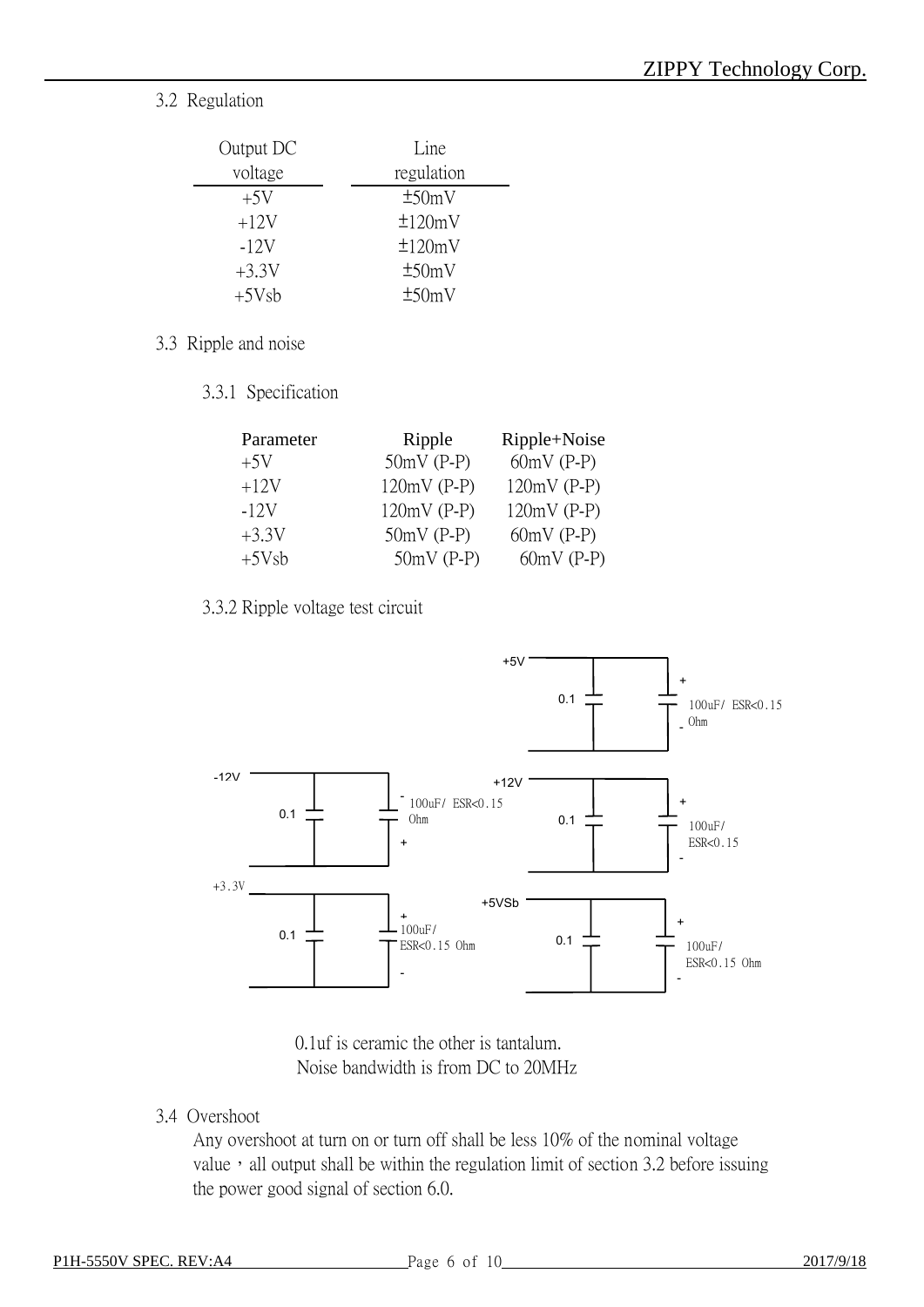#### 3.5 Efficiency

Power supply efficiency typical >80% at 115V FULL LOAD

| 20% Max load, Efficiency test condition @ Ambient temperature 30 degrees  |        |        |        |         |                         |                                                                          |         |
|---------------------------------------------------------------------------|--------|--------|--------|---------|-------------------------|--------------------------------------------------------------------------|---------|
|                                                                           |        |        |        |         | <b>AC INPUT Voltage</b> |                                                                          |         |
| Voltage                                                                   | $+12V$ | $+5V$  | $-12V$ | $+3.3V$ | $+5VSB$                 | 115V                                                                     | 230V    |
| Load                                                                      | 6.16A  | 3.85A  | 0.12A  | 3.85A   | 0.54A                   | $>80\%$                                                                  | $>80\%$ |
|                                                                           |        |        |        |         |                         | 50% Max load, Efficiency test condition @ Ambient temperature 30 degrees |         |
|                                                                           | $+12V$ | $+5V$  | $-12V$ | $+3.3V$ |                         | <b>AC INPUT Voltage</b>                                                  |         |
| Voltage                                                                   |        |        |        |         | $+5VSB$                 | 115V                                                                     | 230V    |
| Load                                                                      | 15.39A | 9.62A  | 0.31A  | 9.62A   | 1.35A                   | $>82\%$                                                                  | $>84\%$ |
|                                                                           |        |        |        |         |                         | 80% Max load, Efficiency test condition @ Ambient temperature 30 degrees |         |
|                                                                           |        |        |        |         |                         | <b>AC INPUT Voltage</b>                                                  |         |
| Voltage                                                                   | $+12V$ | $+5V$  | $-12V$ | $+3.3V$ | $+5VSB$                 | 115V                                                                     | 230V    |
| Load                                                                      | 24.63A | 15.39A | 0.49A  | 15.39A  | 2.16A                   | $>80\%$                                                                  | $>82\%$ |
| 100% Max load, Efficiency test condition @ Ambient temperature 30 degrees |        |        |        |         |                         |                                                                          |         |
|                                                                           |        |        |        |         | $+5VSB$                 | <b>AC INPUT Voltage</b>                                                  |         |
| Voltage                                                                   | $+12V$ | $+5V$  | $-12V$ | $+3.3V$ |                         | 115V                                                                     | 230V    |
| Load                                                                      | 30.79A | 19.24A | 0.62A  | 19.24A  | 2.69A                   | $>80\%$                                                                  | $>82\%$ |

#### 3.6 Typical Distribution of Efficiency

#### NOTE:

(The different harness conditions and/or the accuracy of measurement instruments affect the test result of output voltage and efficiency. Harness conditions are such as cable length, wire gauge, the connector types, total harness amounts.)

#### 4.0 Protection

#### 4.1 Input (primary)

The input power line must have an over power protection device in accordance with safety requirement of section 8.0

#### 4.2 Output (secondary)

4.2.1 Over power protection

The power supply shall provide over power protection on the power supply latches all DC output into a shutdown state. Over power of this type shall cause no damage to power supply, after over load is removed and a power on/off cycle is initiated, the power supply will restart. Trip point total power min.  $110\%$ , max.  $160\%$ .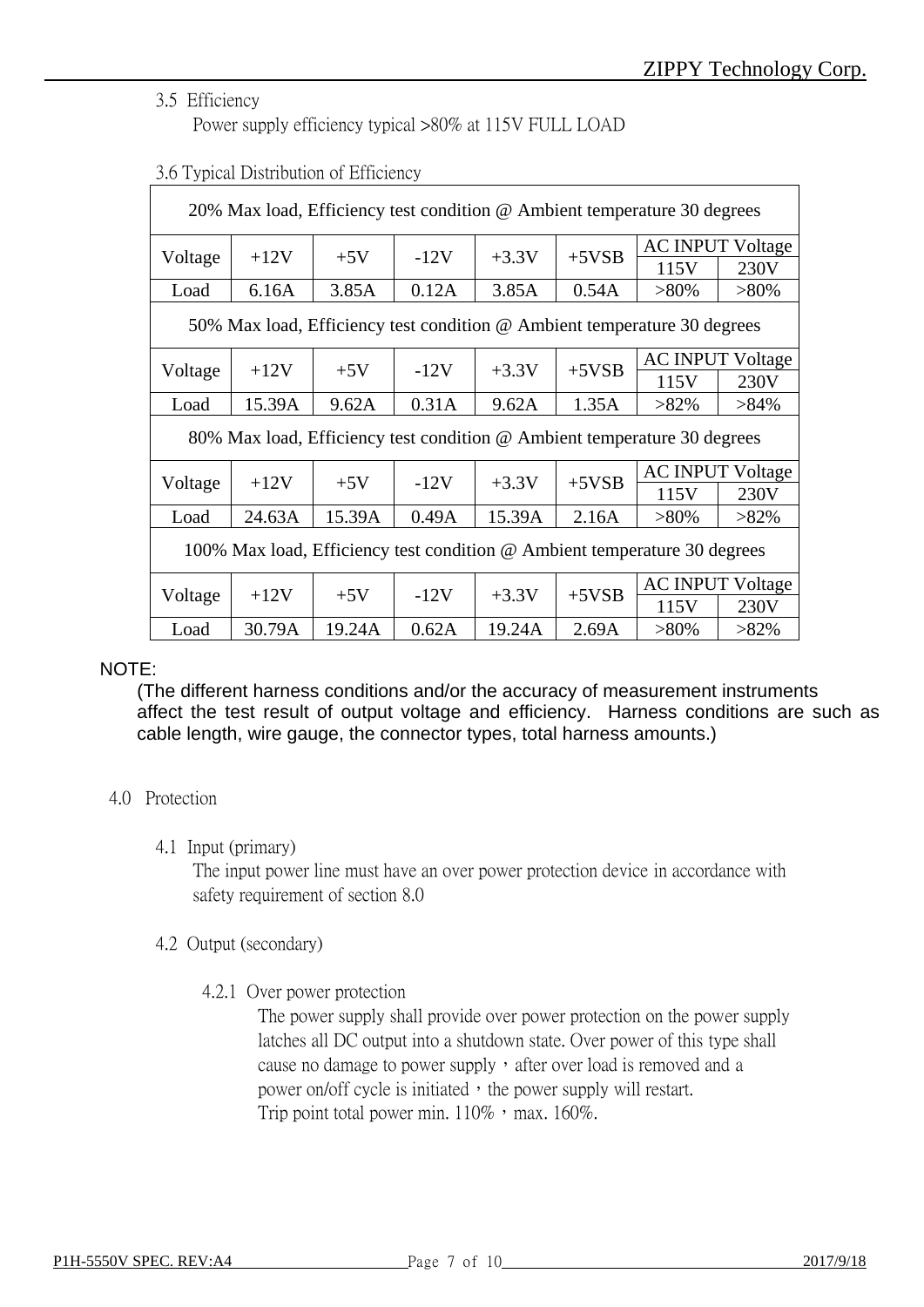4.2.2 Over voltage protection

If an over voltage fault occurs, the power supply will latch all DC output into a shutdown state.

|         | Min  | Typical | Max       |
|---------|------|---------|-----------|
| $+3.3V$ | 3.6V |         | $4.3^{V}$ |
| +5V     | 5.6V |         | 6.5V      |
| -12V    |      | 14.3V   |           |

#### 4.2.3 Over current protection

If an over current fault occurs, the power supply will latch all  $DC$  output into a shutdown state.

|         | Min   | Typical | Max   |
|---------|-------|---------|-------|
| $+3.31$ | 27.5A | 32.5A   | 37.5A |
| $+5V$   | 27.5A | 32.5A   | 37.5A |
|         | 14A   | 52A     | 60A   |

4.2.4 Short circuit

- A: A short circuit placed on any DC output to DC return shall cause no damage.
- B: The power supply shall be latched in case any short circuit is taken place at  $+5V, +3.3V, +12V, -12V$ output.
- C: The power supply shall be auto-recovered in case any short c. The power suppry shall be allowed.

#### 5.0 Power supply sequencing

5.1 Power on (see Fig.1)

#### 5.2 Hold up time

When AC source shutdown DC output must be maintain 16msec in regulation limit at. normal input voltage (AC115V)

5.3 Power off sequence (see Fig. 1)

#### 6.0 Signal requirements

6.1 Power good signal (see Fig. 1)

The power supply shall provide a "power good" signal to reset system logic, indicate proper operation of the power supply.

At power on, the power good signal shall have a turn on delay of at least 100ms but not greater than 500ms after the output voltages have reached their respective minimum sense levels.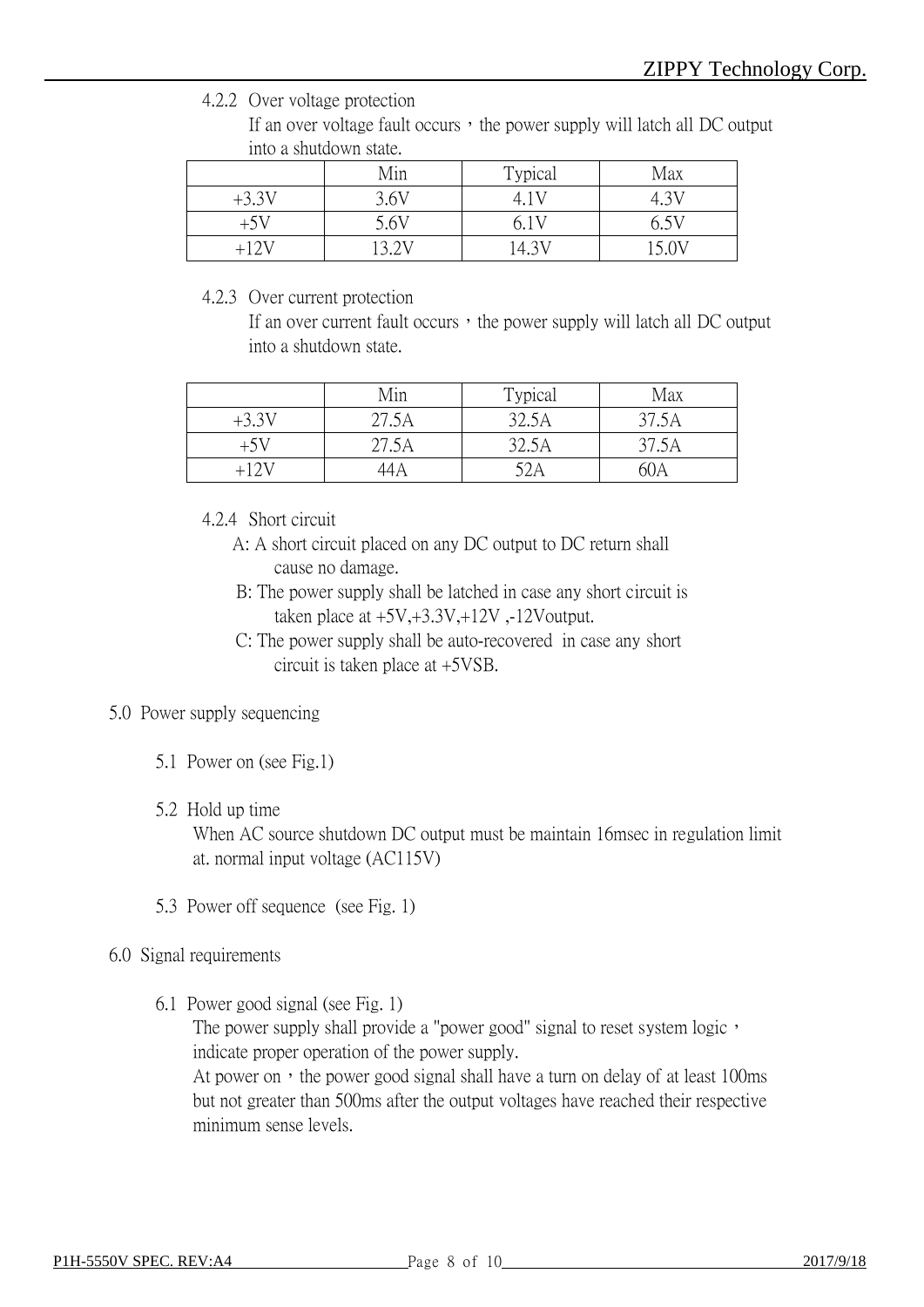### 7.0 Environment

7.1 Temperature

|                 |                                                                                                                          | Operating temperature: 0 to 50 degrees centigrade(90 $\sim$ 264 VAC)              |
|-----------------|--------------------------------------------------------------------------------------------------------------------------|-----------------------------------------------------------------------------------|
|                 | Non-Operating temperature: -20 to 80 degrees centigrade<br>7.2 Humidity<br>Operating humidity<br>Non-operating humidity  | 20\% to 80\%<br>10\% to 90\%                                                      |
|                 | 7.3 Insulation resistance<br>Primary to secondary<br>Primary to FG                                                       | $: 100$ meg. Ohm min. 500 VDC<br>$: 100$ meg. Ohm min. $500VDC$                   |
|                 | 7.4 Dielectric withstanding voltage<br>Primary to secondary<br>Primary to FG<br>For production purpose:<br>Primary to FG | $: 3000$ VAC for 60 sec.<br>: 1500 VAC for 60 sec.<br>:1500VAC for 1 sec.         |
|                 | 7.5 Leakage current<br>3.5 mA max. at nominal voltage VAC                                                                |                                                                                   |
| 8.0 Safety      |                                                                                                                          |                                                                                   |
|                 | 8.1 Underwriters laboratory (UL).<br>The power supply designed to meet UL 60950.                                         |                                                                                   |
|                 | 8.2 Canadian standards association (CUL)<br>The power supply designed to meet CSA C22.2 No. 60950.                       |                                                                                   |
|                 | 8.3 TUV                                                                                                                  | The power supply shall be designed to meet TUV EN-60950.                          |
|                 | 8.4 CCC Standards<br>GB17625.1-2012.                                                                                     | The power supply shall be designed to meet GB9254-2008, GB4943.1-2011,            |
| 9.0 Reliability |                                                                                                                          |                                                                                   |
|                 | 9.1 Burn in<br>be performed for 1 hour at full load.                                                                     | All products shipped to customer must be processed by burn-in. The burn- in shall |

10.0 Mechanical requirements

10.1 Physical dimension : 225mm (D) x 100mm (W) x 40.5mm (H)